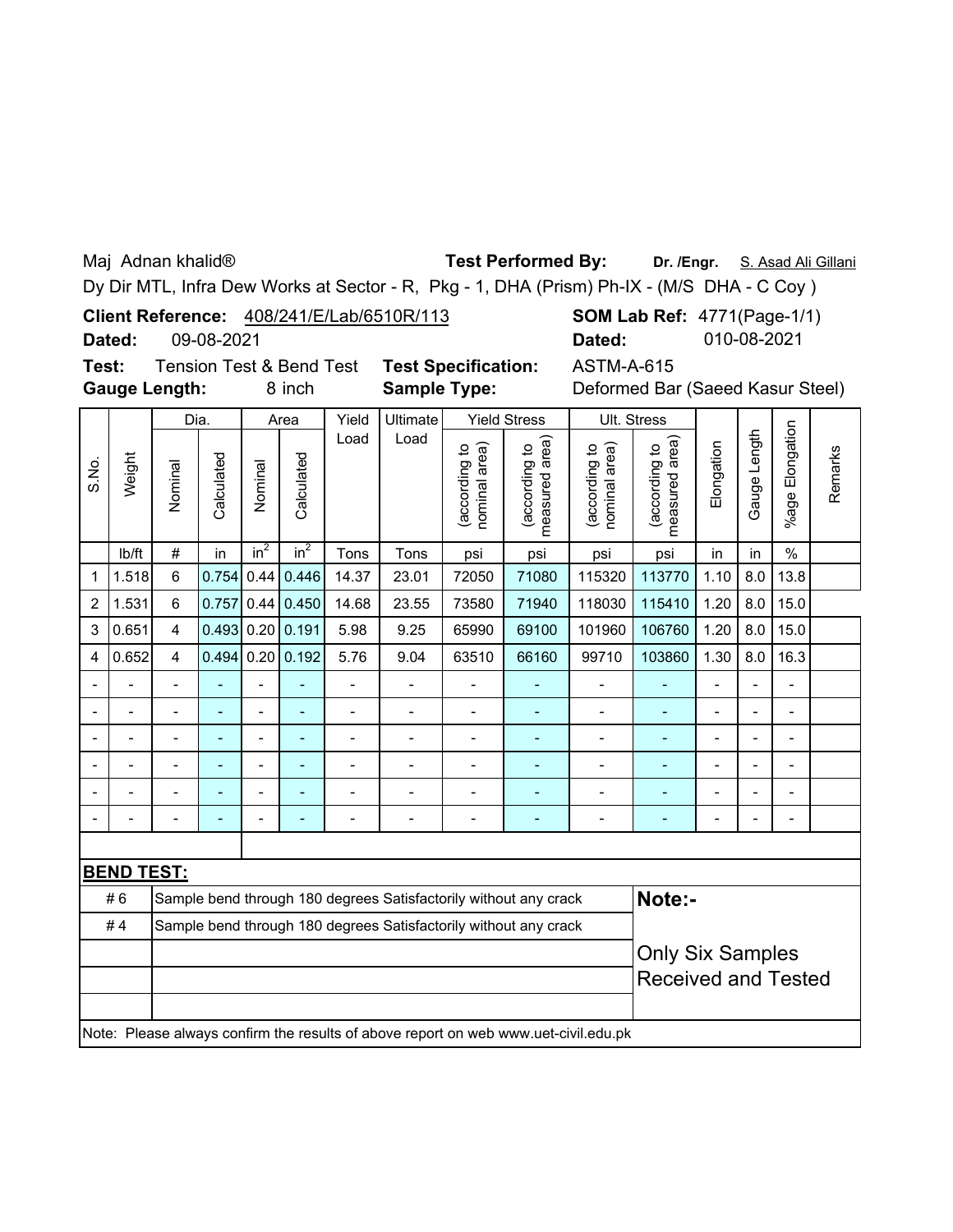Sajjad Ali Memon

## **Test Performed By:**

Dr. /Engr. S. Asad Ali Gillani

Resident Engineer, Pillar & Sons, DHA Multan

| <b>Client Reference:</b> |            | P&S/OTH/GEN/00036 |  |  |  |  |  |
|--------------------------|------------|-------------------|--|--|--|--|--|
| Dated:                   | 07-08-2021 |                   |  |  |  |  |  |

**SOM Lab Ref: 4772(Page-1/1)** ASTM-A-615 **Dated:** 10-08-2021

| Test: | <b>Tension Test &amp; Be</b> |      |
|-------|------------------------------|------|
|       | <b>Gauge Length:</b>         | 8 in |

8 inch **Sample Type:** Deformed Bar **nd Test Test Specification:** 

|                          |                                                                                     | Dia.           |              | Area           |                    | Yield          | <b>Ultimate</b> | <b>Yield Stress</b>            |                                                                  | Ult. Stress                    |                                 |                |                          |                      |         |
|--------------------------|-------------------------------------------------------------------------------------|----------------|--------------|----------------|--------------------|----------------|-----------------|--------------------------------|------------------------------------------------------------------|--------------------------------|---------------------------------|----------------|--------------------------|----------------------|---------|
| S.No.                    | Weight                                                                              | Nominal        | Calculated   | Nominal        | Calculated         | Load           | Load            | (according to<br>nominal area) | measured area)<br>according to                                   | (according to<br>nominal area) | measured area)<br>(according to | Elongation     | Gauge Length             | Elongation<br>%age I | Remarks |
|                          | lb/ft                                                                               | $\#$           | in           | $in^2$         | $in^2$             | Tons           | Tons            | psi                            | psi                                                              | psi                            | psi                             | in             | in                       | $\frac{0}{0}$        |         |
| 1                        | 2.550                                                                               | 8              | 0.977        | 0.79           | 0.749              | 23.55          | 32.67           | 65740                          | 69340                                                            | 91210                          | 96200                           | 1.40           | 8.0                      | 17.5                 |         |
| 2                        | 2.555                                                                               | 8              | 0.978 0.79   |                | 0.751              | 23.60          | 32.98           | 65880                          | 69300                                                            | 92060                          | 96840                           | 1.50           | 8.0                      | 18.8                 |         |
| 3                        | 1.487                                                                               | $6\phantom{1}$ | $0.746$ 0.44 |                | 0.437              | 13.43          | 18.35           | 67290                          | 67760                                                            | 91970                          | 92600                           | 1.50           | 8.0                      | 18.8                 |         |
| 4                        | 1.490                                                                               | $6\phantom{1}$ | 0.747        | 0.44           | 0.438              | 13.99          | 19.54           | 70100                          | 70420                                                            | 97950                          | 98400                           | 1.40           | 8.0                      | 17.5                 |         |
| 5                        | 0.699                                                                               | $\overline{4}$ | 0.511        |                | 0.20   0.205       | 6.39           | 8.72            | 70480                          | 68760                                                            | 96110                          | 93770                           | 1.50           | 8.0                      | 18.8                 |         |
| 6                        | 0.691                                                                               | 4              |              |                | $0.508$ 0.20 0.203 | 7.16           | 9.02            | 78910                          | 77750                                                            | 99480                          | 98010                           | 1.30           | 8.0                      | 16.3                 |         |
|                          |                                                                                     |                |              |                |                    |                |                 |                                |                                                                  |                                |                                 |                |                          |                      |         |
| $\overline{\phantom{a}}$ |                                                                                     |                |              | $\overline{a}$ | ÷                  |                |                 |                                |                                                                  |                                |                                 | -              | $\overline{\phantom{a}}$ | $\blacksquare$       |         |
|                          |                                                                                     | $\overline{a}$ |              | $\overline{a}$ | $\blacksquare$     | $\overline{a}$ |                 | ÷                              |                                                                  |                                |                                 | $\blacksquare$ | $\overline{a}$           | $\blacksquare$       |         |
|                          |                                                                                     |                |              | $\overline{a}$ | $\blacksquare$     | -              |                 | ۰                              |                                                                  |                                |                                 |                |                          |                      |         |
|                          |                                                                                     |                |              |                |                    |                |                 |                                |                                                                  |                                |                                 |                |                          |                      |         |
|                          | <b>BEND TEST:</b>                                                                   |                |              |                |                    |                |                 |                                |                                                                  |                                |                                 |                |                          |                      |         |
|                          | #8                                                                                  |                |              |                |                    |                |                 |                                | Sample bend through 180 degrees Satisfactorily without any crack |                                | Note:-                          |                |                          |                      |         |
|                          | #6                                                                                  |                |              |                |                    |                |                 |                                | Sample bend through 180 degrees Satisfactorily without any crack |                                |                                 |                |                          |                      |         |
|                          | #4<br>Sample bend through 180 degrees Satisfactorily without any crack              |                |              |                |                    |                |                 |                                |                                                                  |                                | <b>Only Nine Samples</b>        |                |                          |                      |         |
|                          |                                                                                     |                |              |                |                    |                |                 |                                |                                                                  |                                | <b>Received and Tested</b>      |                |                          |                      |         |
|                          | Note: Please always confirm the results of above report on web www.uet-civil.edu.pk |                |              |                |                    |                |                 |                                |                                                                  |                                |                                 |                |                          |                      |         |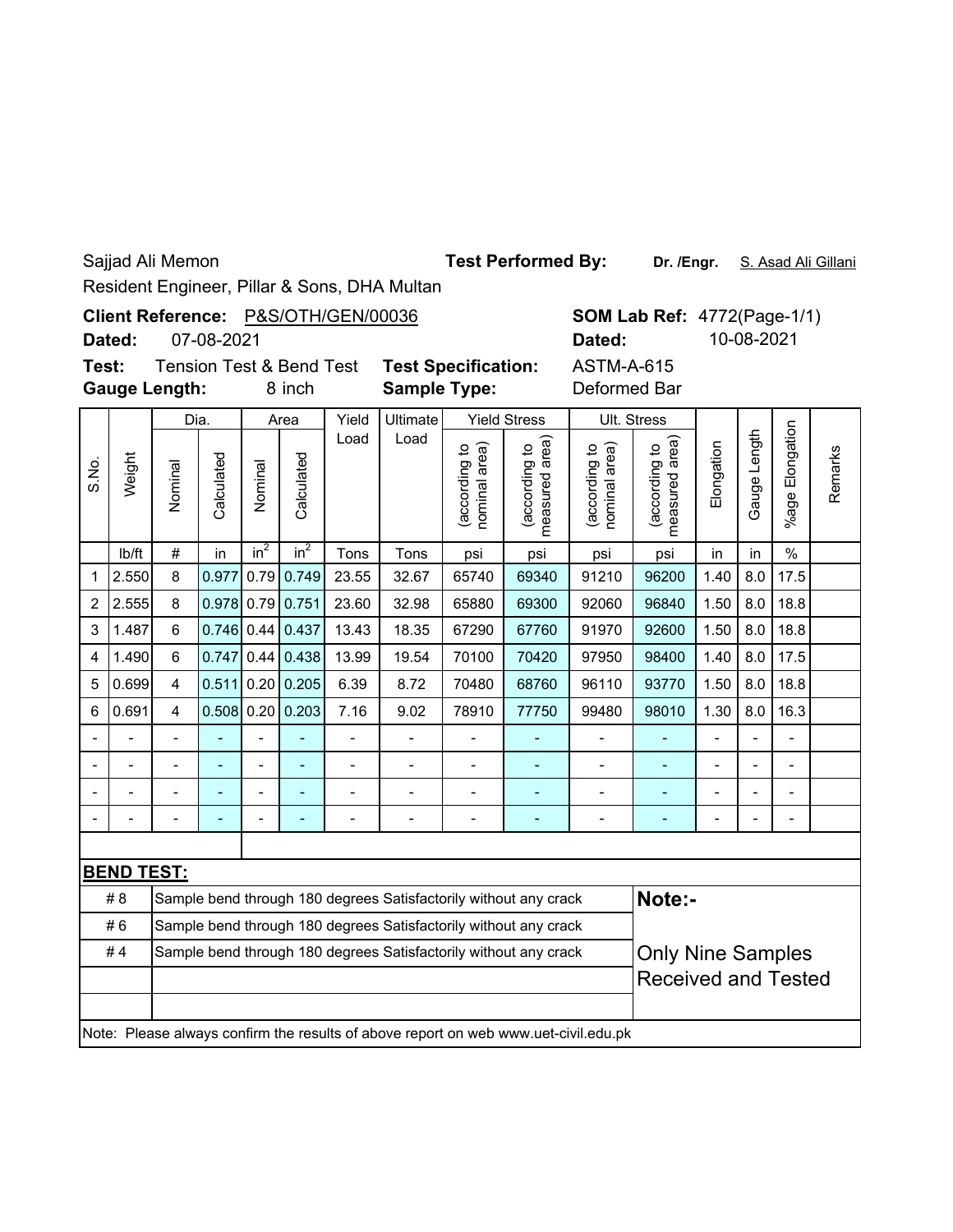Muhammad Shabbir

Test Performed By: Dr. /Engr. S. Asad Ali Gillani

Construction Manager, Opal, Deevar Developers Pvt. Ltd. Lahore

| Client Reference: ZD/ZO/L/031                |                                                                                     |                          |            |                          |                            |                                                         |                                                                  |                                |                                 | <b>SOM Lab Ref: 4773(Page-1/1)</b> |                                 |                          |              |                          |         |
|----------------------------------------------|-------------------------------------------------------------------------------------|--------------------------|------------|--------------------------|----------------------------|---------------------------------------------------------|------------------------------------------------------------------|--------------------------------|---------------------------------|------------------------------------|---------------------------------|--------------------------|--------------|--------------------------|---------|
|                                              | 10-08-2021<br>Dated:                                                                |                          |            |                          |                            |                                                         |                                                                  | Dated:                         |                                 |                                    |                                 | 10-08-2021               |              |                          |         |
| Test:<br><b>Tension Test &amp; Bend Test</b> |                                                                                     |                          |            |                          | <b>Test Specification:</b> | <b>ASTM-A-615</b>                                       |                                                                  |                                |                                 |                                    |                                 |                          |              |                          |         |
|                                              |                                                                                     | <b>Gauge Length:</b>     |            |                          | 8 inch                     |                                                         | <b>Sample Type:</b>                                              |                                |                                 | Deformed Bar                       |                                 |                          |              |                          |         |
|                                              |                                                                                     | Dia.                     |            |                          | Area                       | Yield                                                   | <b>Ultimate</b>                                                  |                                | <b>Yield Stress</b>             |                                    | Ult. Stress                     |                          |              |                          |         |
| S.No.                                        | Weight                                                                              | Nominal                  | Calculated | Nominal                  | Calculated                 | Load                                                    | Load                                                             | (according to<br>nominal area) | (according to<br>measured area) | nominal area)<br>(according to     | measured area)<br>(according to | Elongation               | Gauge Length | %age Elongation          | Remarks |
|                                              | lb/ft                                                                               | $\#$                     | in         | $in^2$                   | $in^2$                     | Tons                                                    | Tons                                                             | psi                            | psi                             | psi                                | psi                             | in                       | in           | $\%$                     |         |
| 1                                            | 2.683                                                                               | 8                        | 1.002      |                          | $0.79$ 0.788               | 25.99                                                   | 37.18                                                            | 72570                          | 72750                           | 103790                             | 104050                          | 1.20                     | 8.0          | 15.0                     |         |
| 2                                            | 2.675                                                                               | 8                        | 1.000      |                          | $0.79$ 0.786               | 26.17                                                   | 37.10                                                            | 73050                          | 73430                           | 103590                             | 104120                          | 1.40                     | 8.0          | 17.5                     |         |
|                                              |                                                                                     | $\overline{a}$           |            |                          |                            | $\overline{a}$                                          | $\overline{a}$                                                   |                                |                                 | $\overline{a}$                     |                                 |                          |              | $\overline{a}$           |         |
|                                              |                                                                                     | -                        |            |                          | $\blacksquare$             | $\overline{\phantom{a}}$                                | $\overline{\phantom{0}}$                                         | $\overline{\phantom{m}}$       | $\qquad \qquad \blacksquare$    | $\qquad \qquad \blacksquare$       | $\qquad \qquad \blacksquare$    | $\overline{\phantom{a}}$ |              | $\overline{\phantom{0}}$ |         |
|                                              | $\overline{\phantom{0}}$                                                            | $\overline{\phantom{m}}$ |            | $\overline{\phantom{a}}$ | $\blacksquare$             | $\qquad \qquad \blacksquare$                            | $\qquad \qquad \blacksquare$                                     | $\qquad \qquad \blacksquare$   | ٠                               | $\qquad \qquad \blacksquare$       | ٠                               | $\blacksquare$           |              | $\overline{a}$           |         |
|                                              |                                                                                     | $\overline{a}$           |            |                          | $\overline{a}$             | $\overline{a}$                                          | $\overline{a}$                                                   | Ĭ.                             | $\overline{\phantom{a}}$        | $\overline{\phantom{a}}$           | $\overline{a}$                  | ÷,                       |              | $\blacksquare$           |         |
|                                              |                                                                                     | $\overline{a}$           |            | $\overline{a}$           | $\blacksquare$             | -                                                       | $\blacksquare$                                                   | $\overline{\phantom{a}}$       | $\qquad \qquad \blacksquare$    | $\overline{\phantom{a}}$           | ÷,                              | $\blacksquare$           |              | L,                       |         |
|                                              |                                                                                     | $\overline{a}$           |            | L.                       | $\blacksquare$             | -                                                       | $\blacksquare$                                                   | $\overline{\phantom{a}}$       | $\overline{\phantom{a}}$        | $\overline{\phantom{a}}$           | $\qquad \qquad \blacksquare$    | $\blacksquare$           |              | $\overline{a}$           |         |
|                                              |                                                                                     |                          |            |                          | ۳                          | $\blacksquare$                                          | $\overline{a}$                                                   | $\blacksquare$                 | $\blacksquare$                  | $\overline{\phantom{a}}$           | $\blacksquare$                  | ۰                        |              | $\overline{a}$           |         |
|                                              |                                                                                     |                          |            |                          |                            | $\overline{a}$                                          |                                                                  |                                | L,                              | $\overline{a}$                     | $\overline{\phantom{a}}$        |                          |              |                          |         |
|                                              |                                                                                     |                          |            |                          |                            |                                                         |                                                                  |                                |                                 |                                    |                                 |                          |              |                          |         |
|                                              | <b>BEND TEST:</b>                                                                   |                          |            |                          |                            |                                                         |                                                                  |                                |                                 |                                    |                                 |                          |              |                          |         |
|                                              | #8                                                                                  |                          |            |                          |                            |                                                         | Sample bend through 180 degrees Satisfactorily without any crack |                                |                                 |                                    | Note:-                          |                          |              |                          |         |
|                                              |                                                                                     |                          |            |                          |                            | <b>Only Three Samples</b><br><b>Received and Tested</b> |                                                                  |                                |                                 |                                    |                                 |                          |              |                          |         |
|                                              | Note: Please always confirm the results of above report on web www.uet-civil.edu.pk |                          |            |                          |                            |                                                         |                                                                  |                                |                                 |                                    |                                 |                          |              |                          |         |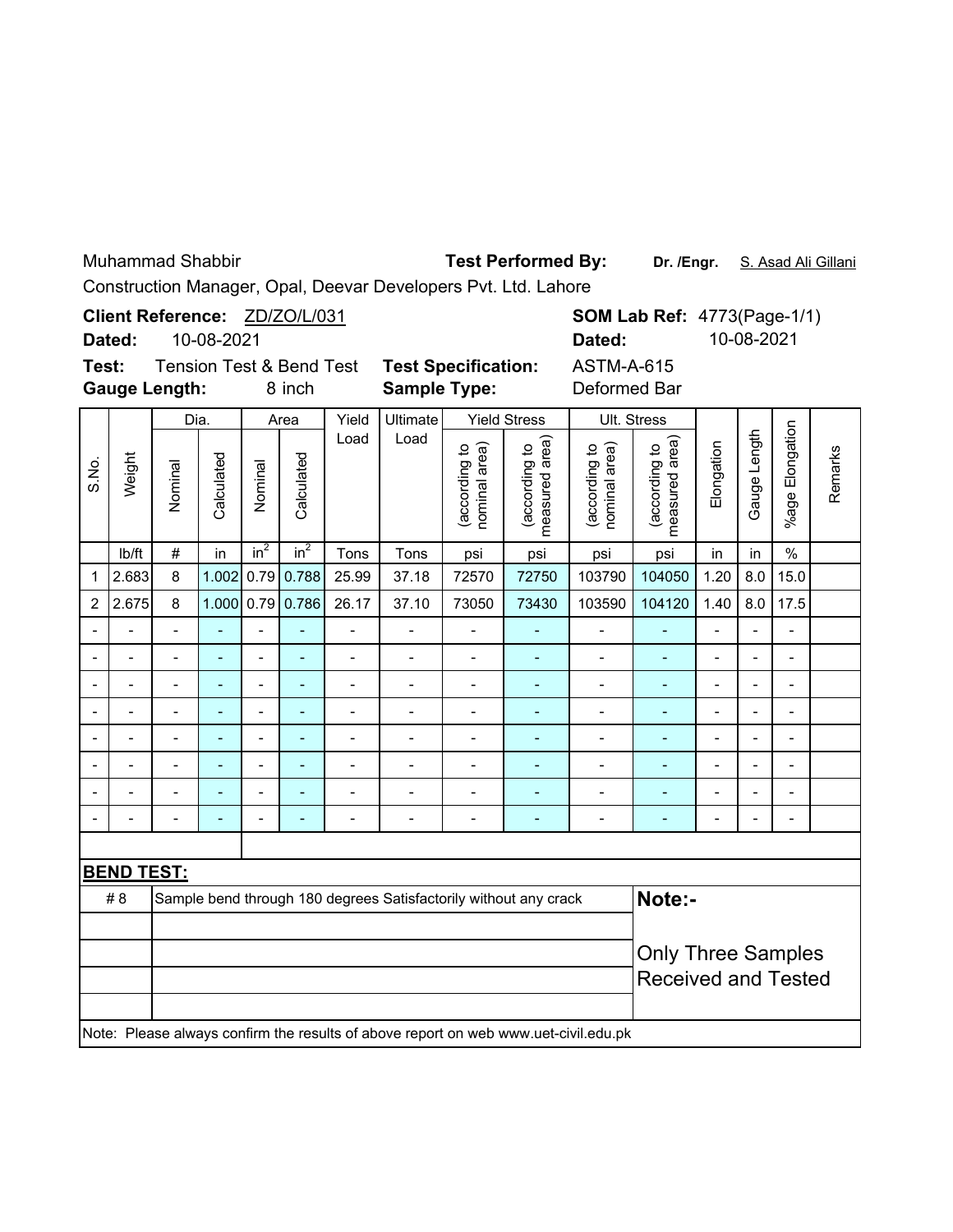Sub Divisional Officer, Chakwal Sub Divisional Officer,

Client Reference: 951/CKL **SOM Lab Ref: 4774(Page-1/1) Dated:** 10-08-2021 **Dated:** 15-07-2021 **Test:** Tension Test & Bend Test **Test Specification:** ASTM-A-615 **Gauge Length:** 8 inch **Sample Type:** Deformed Bar Dia. Area Yield Ultimate Yield Stress Ult. Stress Load Load (according to<br>measured area) (according to<br>nominal area) measured area) (according to<br>nominal area) (according to (according to (according to nominal area) nominal area) Weight Calculated Calculated S.No. Calculated Calculated Nominal Nominal

lb/ft  $\mid$  #  $\mid$  in  $\mid$  in $^{2}$   $\mid$  in $^{2}$   $\mid$  Tons  $\mid$  Tons  $\mid$  psi  $\mid$  psi  $\mid$  psi  $\mid$  in  $\mid$  in  $\mid$  % 1 |2.588| 8 |0.984| 0.79| 0.761| 26.71 | 32.21 | 74560 | 77400 | 89930 | 93360 | 1.50 | 8.0 | 18.8 2 |1.498| 6 |0.748| 0.44| 0.440| 16.08 | 19.93 | 80580 | 80580 | 99890 | 99890 | 1.30 | 8.0 | 16.3 3 |0.592| 4 |0.471|0.20|0.174| 6.54 | 7.80 | 72170 | 82950 | 85990 | 98840 | 1.00 | 8.0 | 12.5 -- - - - - - - - - - - - --

-- - - - - - - - - - - - -- -- - - - - - - - - - - - -- -- - - - - - - - - - - - -- -- - - - - - - - - - - - -- -- - - - - - - - - - - - -- -- - - - - - - - - - - - -- **BEND TEST:**

| IDENU I EJI. |                                                                                     |                            |  |  |  |  |  |  |  |  |  |  |
|--------------|-------------------------------------------------------------------------------------|----------------------------|--|--|--|--|--|--|--|--|--|--|
| #8           | Sample bend through 180 degrees Satisfactorily without any crack                    | Note:-                     |  |  |  |  |  |  |  |  |  |  |
| #6           | Sample bend through 180 degrees Satisfactorily without any crack                    |                            |  |  |  |  |  |  |  |  |  |  |
| #4           | Sample bend through 180 degrees Satisfactorily without any crack                    | <b>Only Six Samples</b>    |  |  |  |  |  |  |  |  |  |  |
|              |                                                                                     | <b>Received and Tested</b> |  |  |  |  |  |  |  |  |  |  |
|              |                                                                                     |                            |  |  |  |  |  |  |  |  |  |  |
|              | Note: Please always confirm the results of above report on web www.uet-civil.edu.pk |                            |  |  |  |  |  |  |  |  |  |  |

**Test Performed By:**

**Dr. /Engr.** S. Asad Ali Gillani

%age Elongation

%age Elongation

Gauge Length

Gauge Length

Remarks

Remarks

Elongation

(according to measured area)

(according to<br>measured area)